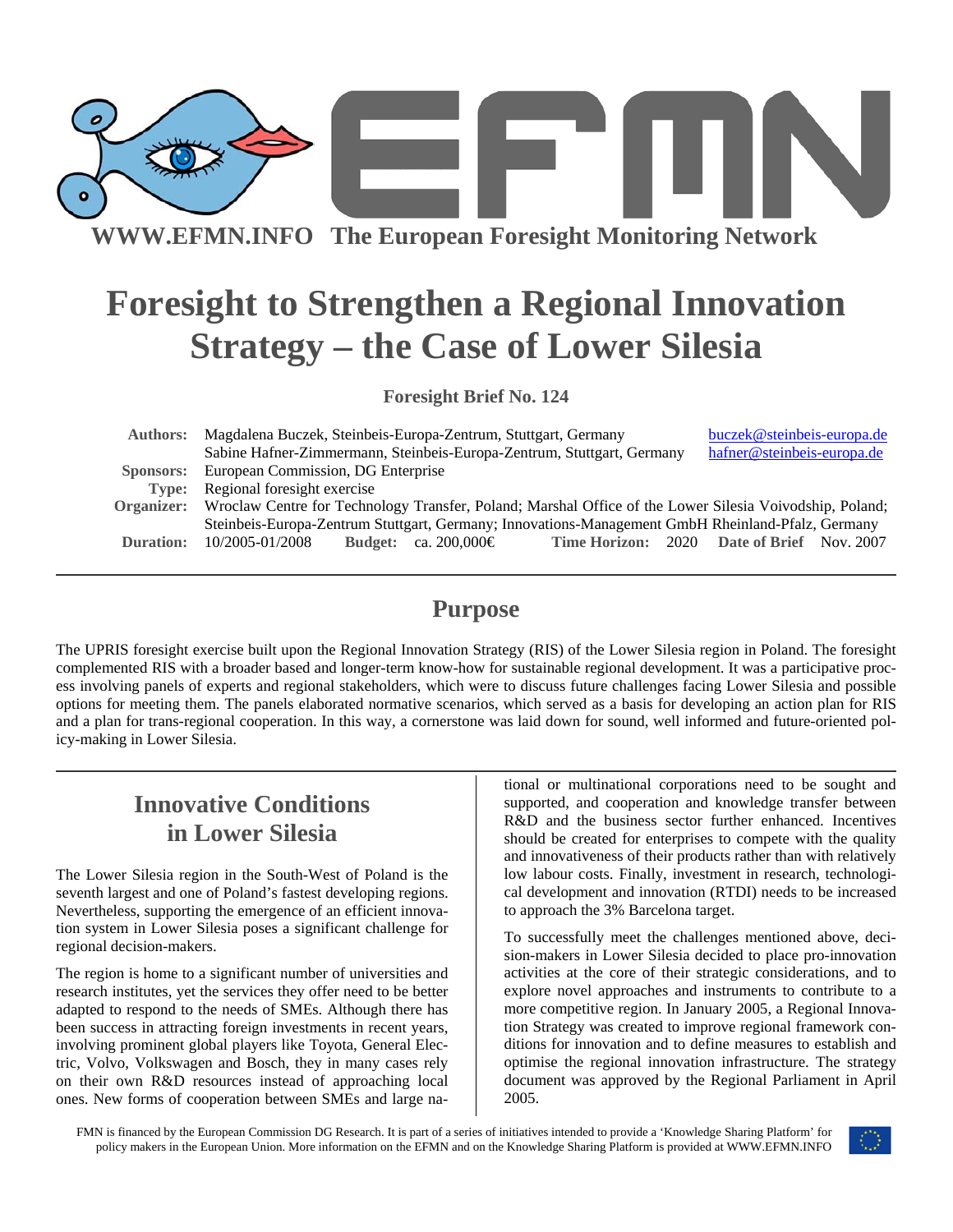#### **Need to Reinforce RIS**

Creating the RIS in Lower Silesia was an important milestone in supporting the development of innovation policy in the region. To elaborate the RIS, key sectors of economy and science characteristic of the Voivodship were identified and the regional innovative potential assessed by taking into account the innovative capability of research institutions, the availability of non-commercial business support institutions, innovation needs of SMEs and the scientific potential of Lower Silesia. Subsequently, pilot actions and new institutional arrangements were proposed, e.g. the establishment of a special unit for procuring funds for investments, an Innovation Council, a Centre for Regional Studies, a Bureau for Analyses of Innovative Processes as well as 30 'bridge activities' implementing

### **About the UPRIS Project**

In October 2005, the UPRIS project "Upgrading Lower Silesia – From Regional Innovation Strategy towards Operating System" started as one of 33 projects being supported in the second round of RIS funding by the EU (FP6). The general objective of these projects was to develop Regional Innovation Strategies in the NAC (Newly Associated Countries) regions by following the RIS-methodology in partnership with at least one further advanced EU-region.

In the case of Lower Silesia, the underlying question, which led to the establishment of UPRIS, was how to make the existing Regional Innovation Strategy more sustainable, applicable and suitable for guiding decision-makers. To approach this goal, regional foresight was regarded as the most appropriate means. By applying foresight, UPRIS aimed to

- promote long-term, visionary thinking in Lower Silesia,
- raise awareness of problems and challenges in the region,
- supplement RIS with a broader societal scope and longterm focus provided by foresight,
- build consensus around the common vision for Lower Silesia,
- consider options for facing future challenges,

### **The UPRIS Foresight Process**

The UPRIS foresight process is based on a participatory and expert-based approach. It was designed by Steinbeis-Europa-Zentrum (SEZ), which also supported and guided the partners from Lower Silesia in executing it. Whereas SEZ accompanied the project as an expert on the implementation of foresight processes in regions, the partners from Lower Silesia, the Wroclaw Centre for Technology Transfer (WCTT) and the Marshal Office of the Lower Silesia Voivodship (LSV) were the RIS. Particularly, the document stressed the need in Lower Silesia for

- establishing a dialogue between industry and science,
- raising awareness among regional policy-makers of the conditions under which enterprises can be encouraged to innovate,
- supporting cooperation and linkages between business support institutions in the region.

After finalisation of the RIS, it was recognised that this strategic document needed to be supplemented with additional insights and dimensions to provide a sound basis for sustainable regional decision-making and development. In addition, monitoring and implementation of the RIS required further specification and development.

and secure institutional and stakeholder support for the implementation of RIS and foresight results.

#### **The FOR-RIS Approach**

The UPRIS approach of applying foresight in the context of RIS was based on the experience and outcomes of the socalled 'Blueprints Expert Group'. This EU expert group was established to produce practical guides on how to set up and execute foresight activities in regions facing different types of challenges.

 In 2004, the FOR-RIS exercise, highlighting how foresight could be applied to conduct or enhance a regional innovation strategy, was finalised. The FOR-RIS approach underlines that methodologically foresight and RIS can be easily integrated, as differences between them complement each other, especially in relation to the time horizon taken into account, stakeholder groups involved, perspectives considered, methodology used, and the spectrum of recommendations given. Compared to RIS, a foresight process is more oriented towards medium- to long-term issues, involves a broader variety of regional actors and generates a broader and more reliable information base, as it is open to all topics of interest, not only economic ones. Thus, foresight can help identify issues and drivers that have potentially large impact on the region and that might not have been detected or approached by the conventional RIS methodology.

responsible for implementing the concept in Lower Silesia, and for guaranteeing a timely and effective execution of the whole process. Furthermore, they also provided local knowhow on the specific needs and situation in Lower Silesia regarding, e.g., relevant actors, available funds, innovation infrastructure and existing support measures.

To officially inaugurate the UPRIS project in Lower Silesia, a kick-off conference brought together all project partners as well as potential stakeholders and addressees of foresight results. In the months following the meeting, project structures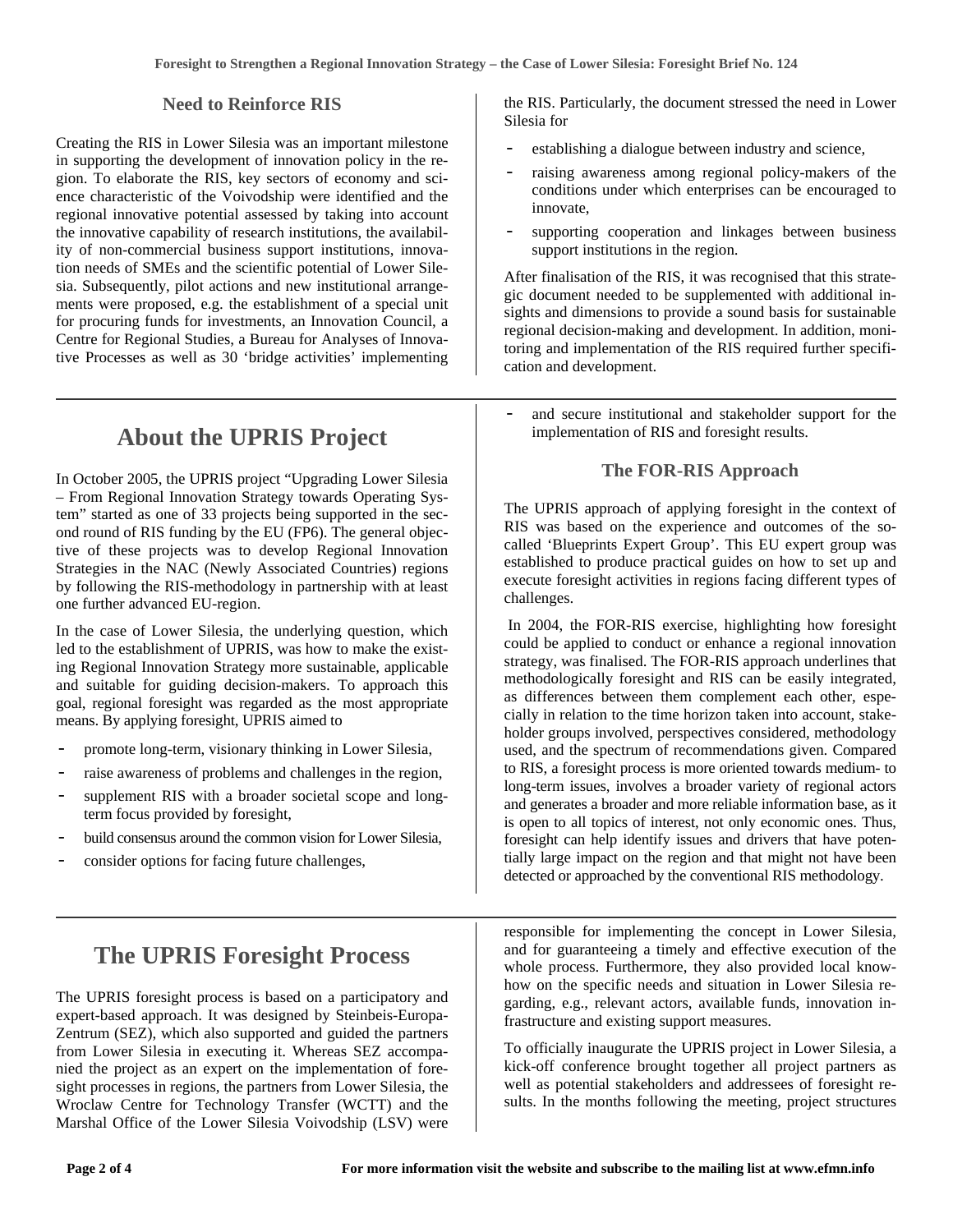and bodies, such as the secretariat, were established to ensure methodological and administrative support for the process.

The next step was to provide background information and materials to prepare project partners and participants for their tasks and to raise their awareness of the context, aims and possible outcomes of the UPRIS foresight process and foresight exercises in general.

| Timeframe | <b>Month</b><br><b>Oct 05</b> | <b>Month</b><br>$8 - 11$<br>Jan-<br><b>Apr 06</b> | <b>Month</b><br>$12 - 13$<br>May-<br>June 06          | <b>Month</b><br>18<br><b>Nov 06</b> | Month<br>19<br><b>Dec 06</b>       | <b>Month</b><br>$21 - 24$<br>Feb 07-<br>May 07 | <b>Month</b><br>$25 - 29$<br>June-<br>Oct <sub>07</sub> | Month<br>$30 - 32$<br>Nov 07-<br><b>Jan 08</b>              |
|-----------|-------------------------------|---------------------------------------------------|-------------------------------------------------------|-------------------------------------|------------------------------------|------------------------------------------------|---------------------------------------------------------|-------------------------------------------------------------|
| Activity  | <b>UPRIS</b><br>kick-<br>off  | Back-<br>ground<br>paper<br>& other<br>input      | <b>Task</b><br>force<br>training<br>& pre-<br>scoping | <b>Task</b><br>force<br>scoping     | Panel<br>training<br>z.<br>scoping | <b>Three</b><br>meetings<br>per<br>panel       | <b>Scenario</b><br>writing                              | <b>Foresight</b><br>input for<br>the RIS<br>action<br>plans |
| Duration  | day<br>1                      |                                                   | 2 days                                                | day<br>$\mathbf{1}$                 | day<br>1                           | day<br>each                                    |                                                         |                                                             |

Then, a steering committee was established, which comprised 15 high-level stakeholders from the region as potential beneficiaries and addressees of foresight results. In addition, the project secretariat, supported by SEZ and the steering committee, identified seven medium-level stakeholders from Lower Silesia with various backgrounds to form a task force. The task force was expected to support the foresight process and the implementation of its results.

During a first meeting of the task force in May 06, the members discussed the existing RIS and identified issues that had to be further dealt with during the foresight process. The subsequent meeting in June aimed to train the task force members in foresight methodology and techniques and to directly apply what was learned. By this interactive approach, the meeting produced first outcomes in terms of identifying potentially relevant thematic areas of the foresight exercise. A STEEPV analysis was conducted, which enabled identifying factors (social, technological, economic, environmental, political and normative [values]) having direct or indirect impact on the current and future development of Lower Silesia. In addition, major problems and challenges in Lower Silesia were identified and ranked according to their potential impact on policy design and implementation as well as the level of regional mobilisation required to meet them.

On this basis, in November 06, the task force members, supported by the secretariat, took a major decision on three broad topics to be further elaborated by the foresight panels:

- 1. **Wroclaw as a Metropolitan Area**: future role of the regional capital in driving the development of the whole region,
- 2. **Knowledge-based Economy**: development of human and social capital as well as linkages between science and business,
- 3. **Infrastructure**: business support institutions, transport of people and transfer of data.

#### **A Panel-based Approach**

Subsequently, the members of the three foresight panels were carefully selected depending on their expertise and interests, as they were the main source of information the UPRIS foresight exercise drew upon.

In December 06, a joint meeting for all panel members was held to prepare the panels for participation in the subsequent meetings and to communicate objectives and expected outcomes. During the event, the participants were assigned to the panels: 'Wroclaw' 8 members, 'Knowledge-based Economy' 11 members and 'Infrastructure' 18 members.

In the following, three consecutive 1-day meetings for each panel took place, guided by a professional moderator. During the first meeting, the panels dealt with problem definition and worked out a detailed overview of the subjects, including problems and challenges, driving forces as well as current measures and activities. The second panel meeting aimed to explore the future and focused on selecting factors of change considered to be decisive in the future, discussed the interdependencies between them as well as possible developments and trends. After having defined and discussed different possible future states of affairs, the third panel meeting provided a forum to work out and agree upon a common vision as well as to identify steps, decisions and prerequisites that would enable reaching this vision.

After each panel meeting, the moderator compiled the statements, assumptions and opinions in a panel report. The time in-between meetings was used for consultations as well as for feedback on results. At the end of the panel work, the results of each panel were compiled into three separate reports, together with additional input from the panel members. On this basis, a final foresight report including three topical scenarios of possible futures in Lower Silesia were written.

#### **The UPRIS Scenarios**

The UPRIS scenarios are examples of normative scenarios, as they present descriptions of futures that are either desirable or feared by regional stakeholders. The scenarios will be disseminated to regional decision-makers and other stakeholders in Lower Silesia to raise awareness of the long-term challenges, to activate dialogue between regional actors and to promote creative, visionary thinking.

Each scenario starts with outlining the role of the respective topic (Wroclaw, knowledge-based economy, infrastructure) for the future development of an efficient innovation system in Lower Silesia. Then, the following sections highlight

- the current situation and challenges identified,
- different visions of the year 2020 comprising both negative and positive aspects as well as the desirable vision from each panel's point of view and
- recommendations for action, milestones and concrete measures to realise the desirable future.